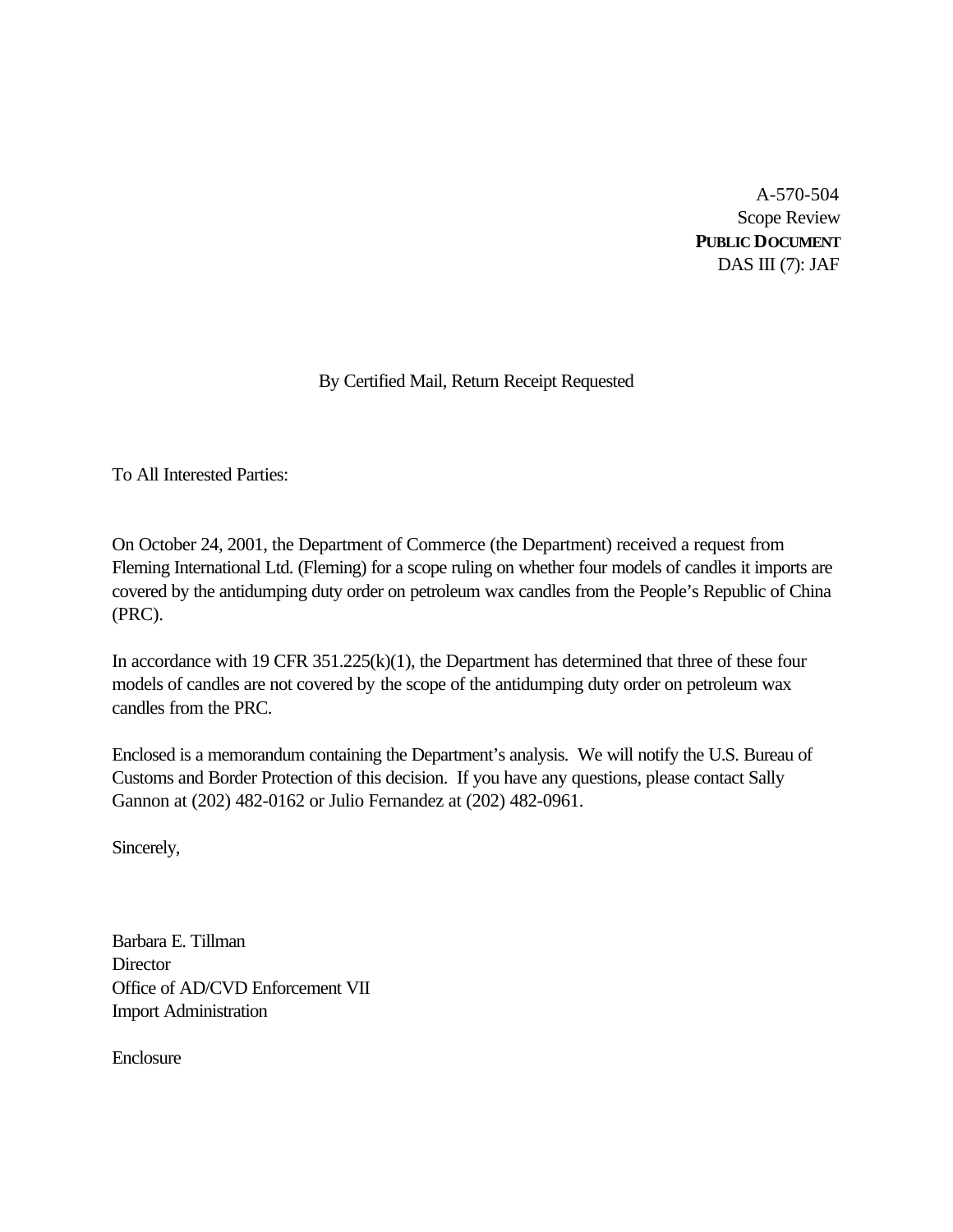A-570-504 Scope Review **PUBLIC DOCUMENT** DAS III (7): JAF

| <b>MEMORANDUM FOR:</b> | Joseph A. Spetrini<br><b>Deputy Assistant Secretary</b><br>Enforcement Group III                                                                      |
|------------------------|-------------------------------------------------------------------------------------------------------------------------------------------------------|
| FROM:                  | Barbara E. Tillman<br>Director<br>Office of AD/CVD Enforcement VII                                                                                    |
| SUBJECT:               | Final Scope Ruling: Antidumping Duty Order on Petroleum Wax<br>Candles From the People's Republic of China (A-570-504);<br>Fleming International Ltd. |

# **Summary**

On October 24, 2001, the Department of Commerce (the Department) received a request from Fleming International Ltd. (Fleming) for a scope ruling on four models of candles (one "B3922" candle, one "B3966" candle, one "B3988" candle and one "EP878" candle), comprised of vegetable and synthetic waxes, to determine if they are covered by the antidumping duty order on petroleum wax candles from the People's Republic of China (PRC) (Petroleum Wax Candles from the PRC: Final Determination of Sales at Less Than Fair Value, 51 FR 25085 (July 10, 1986) (Final Determination)). In accordance with 19 CFR  $351.225(k)(1)$ , we recommend that the Department determine that three of these four types of candles are not within the scope of the antidumping duty order on petroleum wax candles from the PRC.<sup>1</sup>

<sup>&</sup>lt;sup>1</sup> The Department has developed an internet website that allows interested parties to access prior scope determinations regarding the antidumping duty Order on Petroleum Wax Candles from the People's Republic of China. This website lists all scope determinations from 1991 to the present. It can be accessed at http://ia.ita.doc.gov/download/candles-prc-scope/, and will be updated periodically to include newly-issued scope determinations.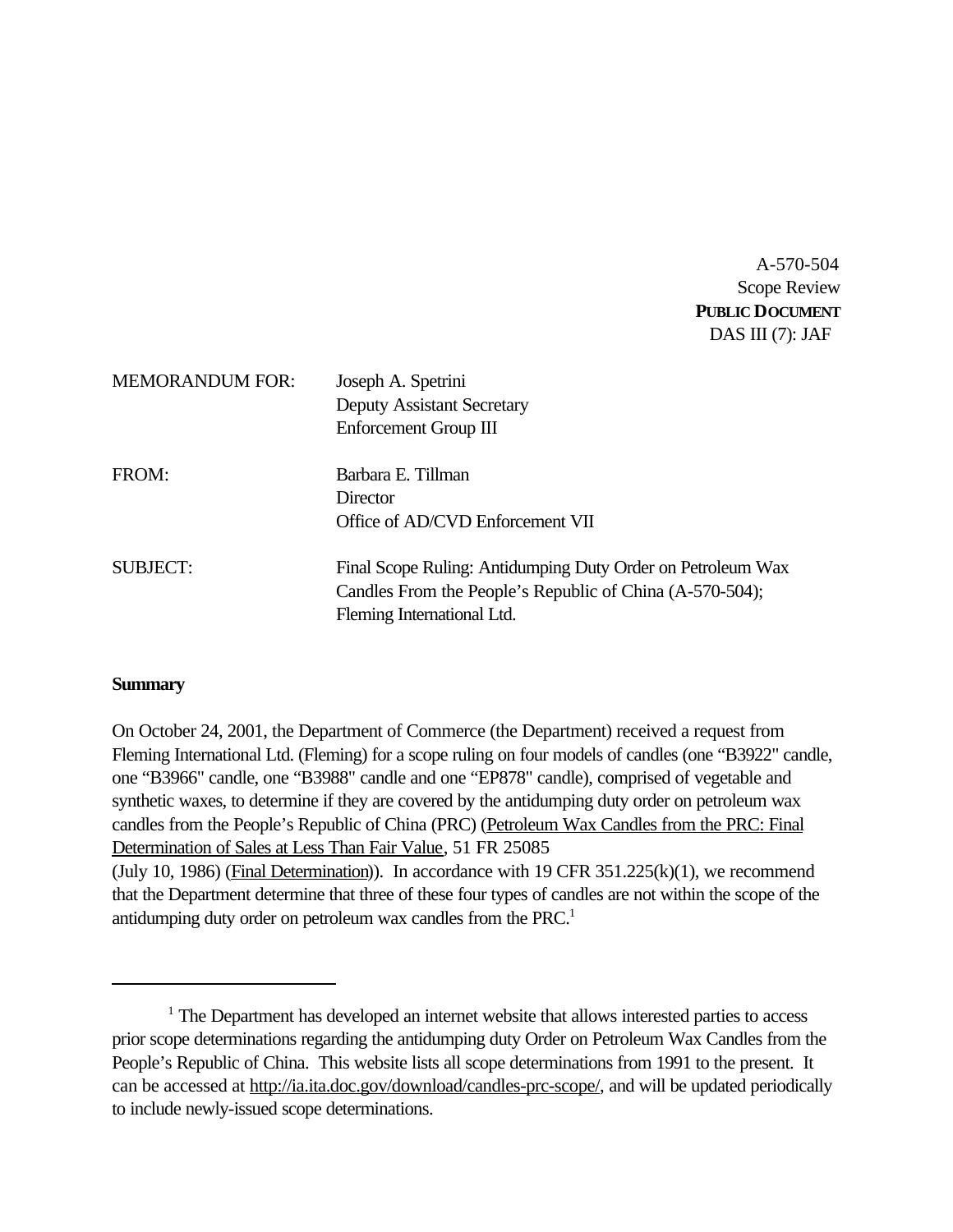## **Background**

Fleming filed its request for a scope ruling in proper form on October 24, 2001. On March 22, 2002 and June 5, 2002, the National Candle Association (NCA), petitioner and an interested party in this proceeding, filed comments on Fleming's request. On April 19, 2002 and June 14, 2002, Fleming submitted its rebuttal comments to the NCA's March 22, 2002 and June 5, 2002 submissions, respectively. On May 2, 2002 and June 21, 2002, Russ Berrie and Company, Inc. (Russ Berrie and Co.), a United States importer and an interested party in this proceeding, submitted rebuttals to the NCA's comments regarding Fleming's request.

In a letter dated December 28, 2001, the Department requested that Fleming provide test results regarding the composition of vegetable and synthetic wax for the four candles included in Fleming's original request, no later than January 25, 2002. On January 18, 2002, Fleming requested an extension of the deadline to submit these test results, and the Department subsequently extended the deadline to February 13, 2002. On February 13, 2002, Fleming notified the Department that it would be unable to provide the Department with testing documentation due to technical difficulties experienced by the testing facility examining Fleming's candles, and requested an extension of the deadline date to submit testing results until February 20, 2002. Fleming submitted test results for its vegetable and synthetic wax candles on February 20, 2002. A memorandum regarding the Department's decision to extend the 45-day deadline for this scope inquiry has been placed on the record. See Memorandum to the File through Sally C. Gannon from Brett L. Royce, Petroleum Wax Candles from the People's Republic of China: Change in Practice Regarding Scope Reviews as a Result of the JCPenney Purchasing Corporation Ruling (Nov. 28, 2001).

# **Fleming's Scope Request**

Fleming argues in its October 24, 2001 and February 21, 2002 submissions, that the raw materials used in the production of its candles, and thus, its candles, do not contain crude oil or petroleum. Fleming also argues that the Commission's definition of domestic like product only included petroleum wax candles and not "exotic" candles, such as Fleming's synthetic and vegetable wax candles. Fleming further argues that because its candles do not contain any petroleum components, they should be excluded from the Antidumping Duty Order: Petroleum Wax Candles from the People's Republic of China, 51 FR 30686 (August 28, 1986) (Order), and that vegetable-derived waxes differ from petroleum wax candles because they lack the essential characteristics of petroleum wax candles.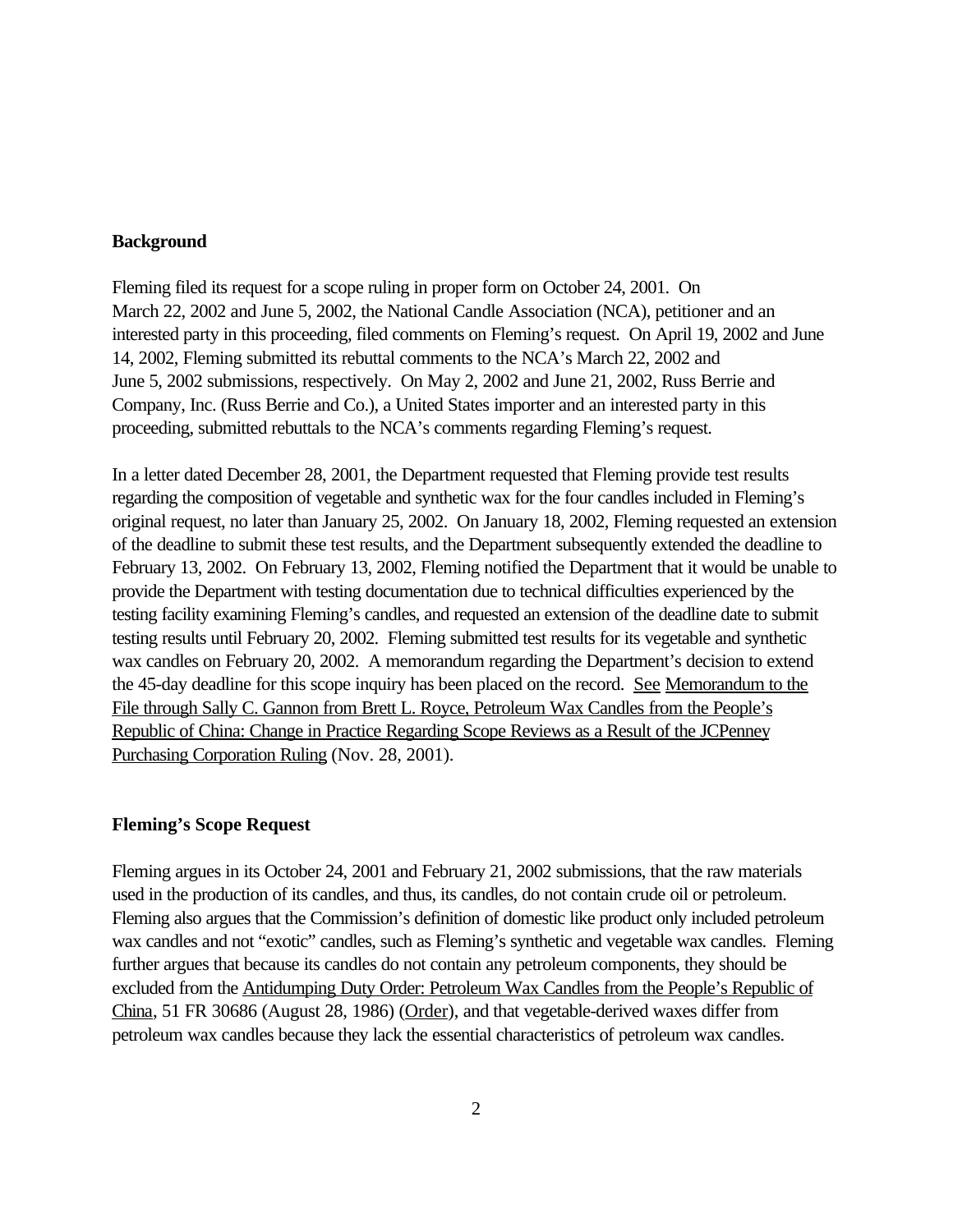Additionally, Fleming argues that the Department has previously determined that a candle whose majority component is not petroleum wax is not subject to the scope of the Order.<sup>2</sup> Fleming did not include a sample of each candle with its request.

### **The National Candle Association's Comments**

In its comments, the NCA retraces the history of this antidumping duty order, including the import surges and resultant injury suffered by domestic manufacturers which prompted the original September 1985 antidumping petition. Petitioner contends that the antidumping statute and antidumping duty orders are remedial in nature and exceptions to them should be construed as narrowly as possible to preserve the efficacy of the Order. In support of its assertion, petitioner cites a Court of International Trade conclusion, with regards to the novelty exception, that "... a candle must be specifically designed for use only in connection with a religious holiday or special event to fall within the novelty candle exception." See Russ Berrie & Co., Inc. v. United States, 57 F. Supp. 2d 1184, 1194 (CIT July 13, 1999) (Russ Berrie). Thus, petitioners argue that the Department narrowly limited the novelty candle exception to figurine candles, candles shaped in the form of identifiable objects, and candles specifically designed for use only in connection with the holiday season. The NCA commented on all of Fleming's subject candles.

In its March 22, 2002 comments, the NCA argues that "Fleming's candles do not contain any designs which would make these candles specifically designed for use only in connection with a holiday, nor are they in the shape of a distinct identifiable object" (NCA's March 22, 2002 comments at 4-5). Additionally, the NCA argues that the test results provided by Fleming indicate that the testing laboratory noted that it could not confirm Fleming's allegation that the paraffin wax was not derived from crude petroleum "... because it was 'unable to differentiate the difference between this wax and a petroleum based paraffin wax' "(NCA's March 22, 2002 comments at 5). The NCA also maintains that ". . . vegetable oil alone cannot be used as candle wax because vegetable oils are liquids are room temperature," and, thus, the vegetable wax for Fleming's candles was hydro-treated. The end result of

<sup>2</sup> See Final Scope Ruling - Antidumping Duty Order on Petroleum Wax Candles From the People's Republic of China (A-570-504); J.C. Penney Purchasing Corp. (May 21, 2001) (JCPPC), wherein the Department determined that "[c]onsistent with our most recent ruling on candles in which petroleum wax was not the majority component, and per the Commission's definition that Petroleum wax candles are those composed of over 50 percent petroleum wax, the Department agrees that this item (candles made with 58 percent palm oil) should be excluded from the scope of the order. Final Scope Ruling - Antidumping Duty Order on Petroleum Wax Candle From the People's Republic of China (A-570-504); Ocean State Jobbers

<sup>(</sup>December 18, 1998) and Candles from the People's Republic of China, USITC Pub. 1888 Aug. 1986 at 4-5.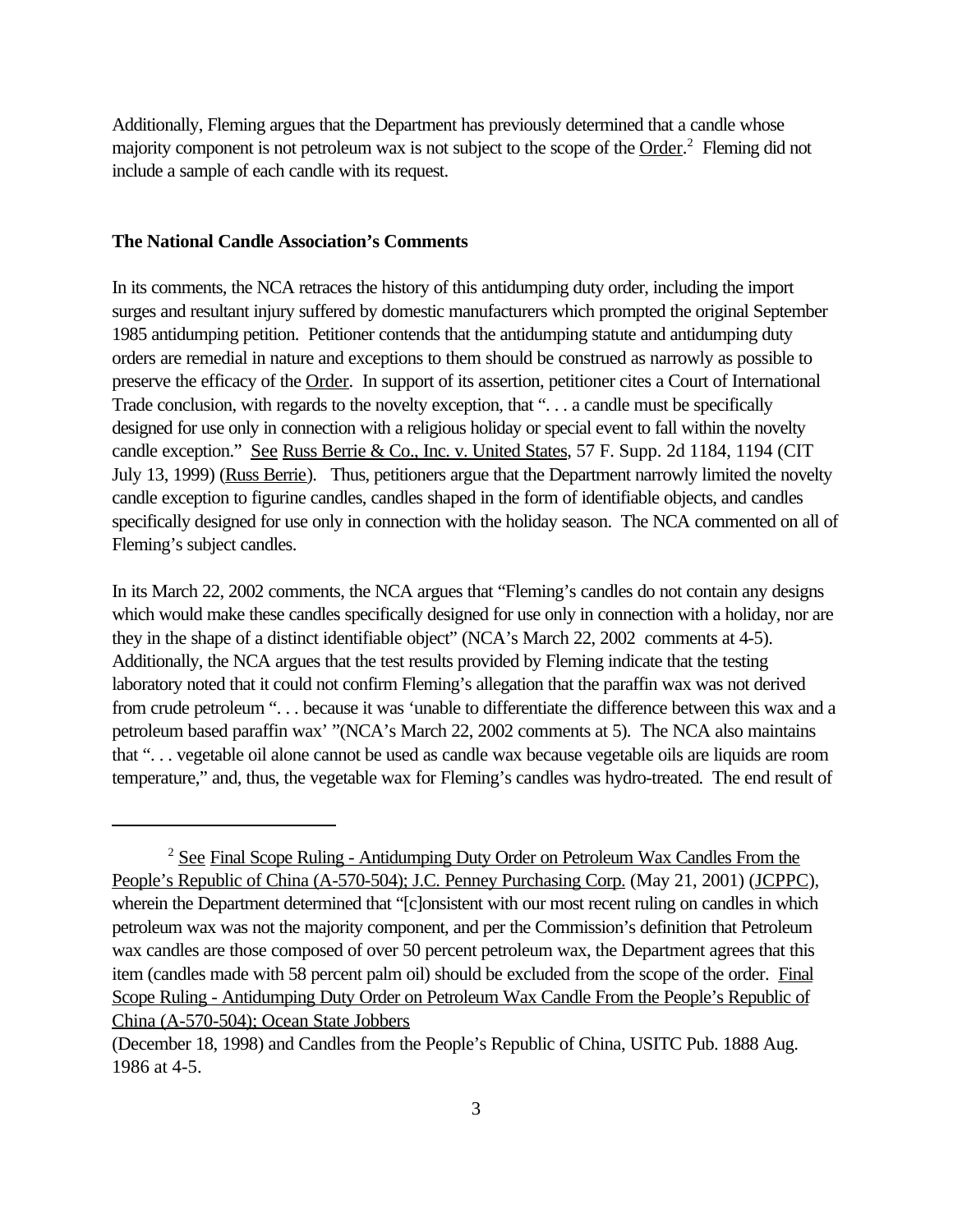this process, the NCA argues, ". . . yields a waxy product with the same physical properties of petroleum wax." Id.

The NCA notes that Fleming's candles compete in the same channels of trade as the candles subject to the Order, and that their sale without the antidumping duty will severely injure the U.S. candle producers. The NCA further notes what it characterizes as the long-standing efforts of candle importers to "expand the 'novelty candle' loophole in the Order through a continuing stream of scope requests, causing the Order on PRC candles to be subjected to over seventy Final Scope Rulings and many more requests." Petitioner maintains that "[t]he success of the scope requests in eroding the Order has resulted in geometric increases in the volume of PRC candles coming into the United States" (NCA's January 25, 2002 comments at 10). Petitioner concludes by stating that Fleming is now asking the Department to narrow the scope of the **Order** on petroleum wax candles from the PRC so that it excludes everyday candles, claiming that they are novelty candles, and that the Department does not have such legal authority (NCA's March 22, 2002 comments at 8).

### **Fleming's Rebuttal Comments**

In its April 19, 2002 rebuttal comments, Fleming dismisses the NCA's allegation that Fleming's request is an attempt to expand the novelty candle exception, and argues that the Order covers only petroleum wax candles. Fleming goes on to argue that the NCA's allegations regarding similarities between the physical characteristics of paraffin and vegetable wax candles is flawed because the chemical structure of certain oil waxes (palm oil, soy oil, and cottonseed oil)

". . . continue to differ from the structure of petroleum wax after hydrogenation" (Fleming's April 19, 2002 rebuttal comments at 3).

As part of its rebuttal, Fleming includes the results of a comparison between the chemical composition of vegetable wax and petroleum-derived wax, and further argues that "[c]ontrary to what is argued by Petitioners, the process of hydrogenating of a vegetable oil does not convert it into a petroleum product" (Fleming's April 19, 2002 rebuttal comments at 3). Fleming concludes its rebuttal by asserting that ". . . the scope of the order does provide the parameters of the order and it specifically is limited to petroleum wax candles" (Fleming's April 19, 2002 rebuttal comments at 5).

#### **Russ Berrie and Company, Inc.'s Comments**

In its May 2, 2002 comments, Russ Berrie and Co. argues that the Commission, in the initial investigation, determined that the domestic like product would consist only of petroleum wax candles, and that the Commission ". . . defined petroleum wax candles as candles 'composed of over 50 percent petroleum wax, and may contain other waxes in varying amounts, depending on the size, and shape of the candle . . . '" (Russ Berrie and Co.'s May 2, 2002 comments at 4). Additionally, Russ Berrie and Co. asserts that the vegetable wax in Fleming's candles is derivative of plants, as the name implies,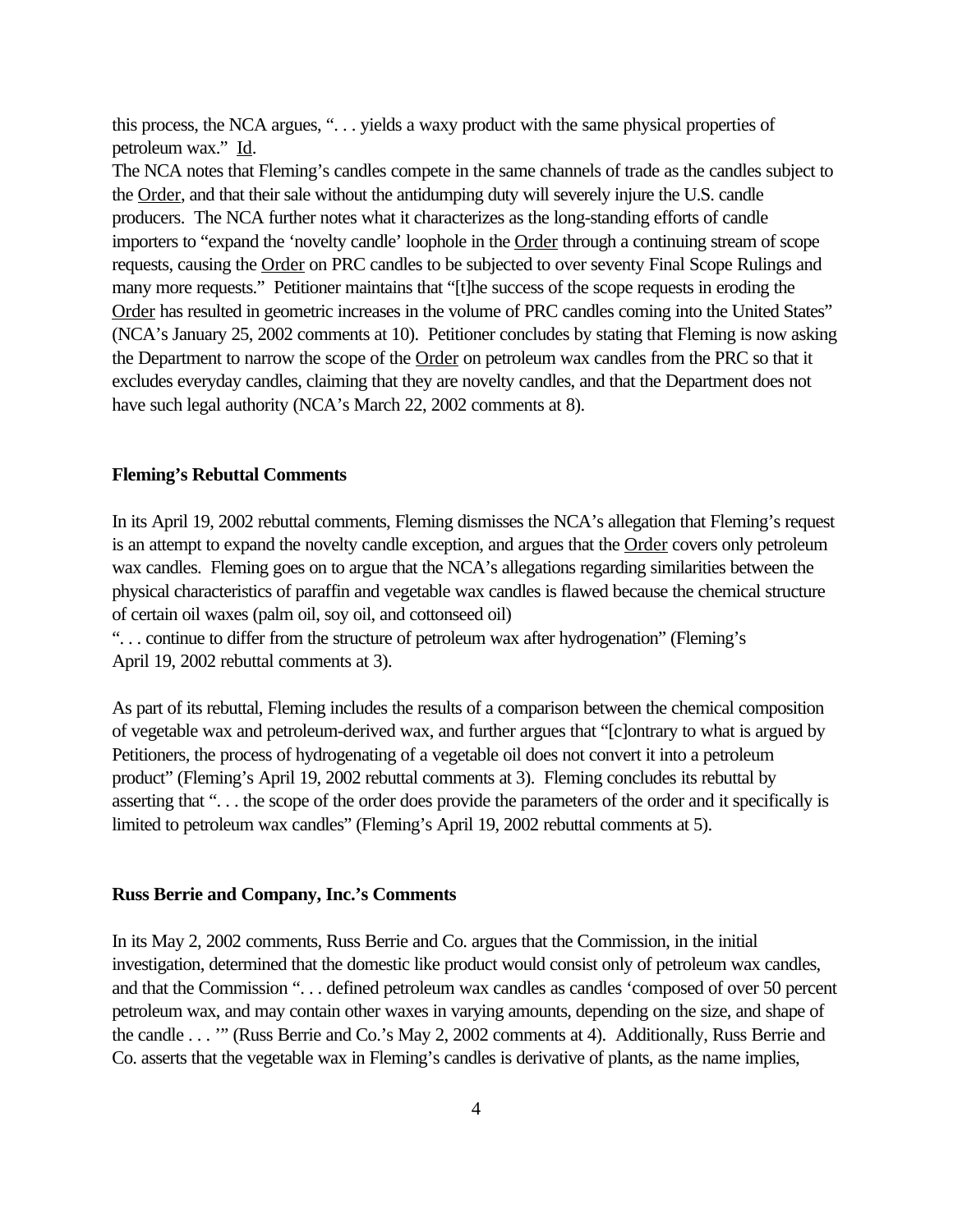whereas it maintains that "[p]etroleum wax of paraffin is a waste product of the petroleum refining process." Russ Berrie and Co. further argues that the Department has previously "excluded candles that are composed of less than 50 percent petroleum wax from the scope of the antidumping duty order" (Russ Berrie and Co.'s May 2, 2002 comments at 4).

## **Analysis**

The regulations governing the Department's antidumping scope determinations are found at 19 CFR 351.225(2001). On matters concerning the scope of an antidumping duty order, the Department first examines the descriptions of the merchandise contained in the petition, the initial investigation, and the determinations of the Secretary (including prior scope determinations) and the Commission. This determination may take place with or without a formal inquiry. If the Department determines that these descriptions are dispositive of the matter, the Department will issue a final scope ruling as to whether or not the subject merchandise is covered by the order. See 19 CFR  $351.225(k)(1)$ .

Conversely, where the descriptions of the merchandise are *not* dispositive, the Department will consider the five additional factors set forth at 19 CFR 351.225(k)(2). These criteria are: (i) the physical characteristics of the merchandise; (ii) the expectations of the ultimate purchasers; (iii) the ultimate use of the product; iv) the channels of trade in which the product is sold; and (v) the manner in which the product is advertised and displayed. The determination as to which analytical framework is most appropriate in any given scope inquiry is made on a case-by-case basis after consideration of all evidence before the Department.

In the instant case, the Department has evaluated Fleming's request in accordance with 19 CFR 351.225(k)(1) and the Department finds that the descriptions of the products contained in the petition, the initial investigation, and the determinations of the Secretary (including prior scope determinations) and the Commission are dispositive. Therefore, the Department finds it unnecessary to consider the additional factors set forth at 19 CFR 351.225(k)(2).

Documents, and parts thereof, from the underlying investigation deemed relevant by the Department to this scope ruling were made part of the record of this determination and are referenced herein. Documents that were not presented to the Department, or placed by it on the record, do not constitute part of the administrative record for this scope determination

In its petition of September 4, 1985 the National Candle Association requested that the investigation cover:

[c]andles [which] are made from petroleum wax and contain fiber or paper-cored wicks. They are sold in the following shapes: tapers, spirals, and straight-sided dinner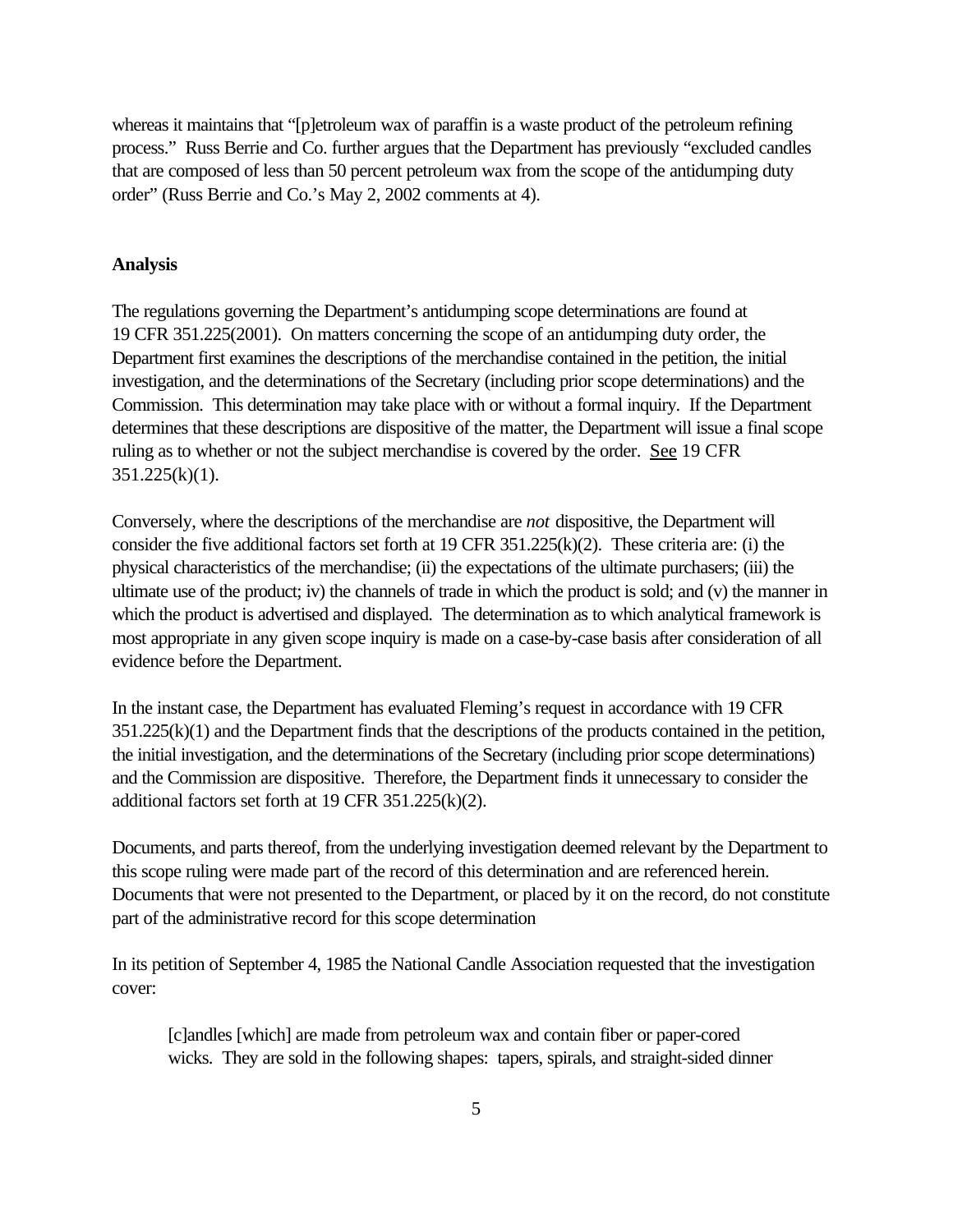candles; rounds, columns, pillars; votives; and various wax-filled containers. These candles may be scented or unscented ... and are generally used by retail consumers in the home or yard for decorative or lighting purposes

(Antidumping Petition, September 4, 1985 at 7).

The Department defined the scope of the investigation in its notice of initiation. This scope language carried forward without change through the preliminary and final determinations of sales at less than fair value and the eventual antidumping duty order:

[c]ertain scented or unscented petroleum wax candles made from petroleum wax and having fiber or paper-cored wicks. They are sold in the following shapes: tapers, spirals, and straight-sided dinner candles; rounds, columns, pillars, votives; and various wax-filled containers.

See Petroleum Wax Candles from the People's Republic of China: Initiation of Antidumping Duty Investigation, 50 FR 39743 (September 30, 1985); Petroleum Wax Candles from the People's Republic of China: Preliminary Determination of Sales at Less Than Fair Value, 51 FR 6016 (February 19, 1986); Petroleum Wax Candles from the People's Republic of China: Final Determination of Sales at Less Than Fair Value, 51 FR 25085 (July 10, 1986) (Final Determination); See also Order.

The Commission adopted a similar definition of the "like product" subject to its determinations, noting that the investigations did not include "birthday, birthday numeral and figurine type candles" (Determinations of the Commission (Final), USITC Publication 1888, August 1986 (Commission Determination) at 4, note 5, and A-2).

Also of relevance to the present scope inquiry is a notice issued to the U.S. Bureau of Customs and Border Protection (Customs) in connection with a July 1987 scope determination concerning an exception to the Order for novelty candles, which states:

The Department of Commerce has determined that certain novelty candles, such as Christmas novelty candles, are not within the scope of the antidumping duty order on petroleum-wax candles from the People's Republic of China (PRC). Christmas novelty candles are candles specially designed for use only in connection with the Christmas holiday season. This use is clearly indicated by Christmas scenes and symbols depicted in the candle design. Other novelty candles not within the scope of the order include candles having scenes or symbols of other occasions (*e.g.*, religious holidays or special events) depicted in their designs, figurine candles, and candles shaped in the form of identifiable objects (*e.g.*, animals or numerals).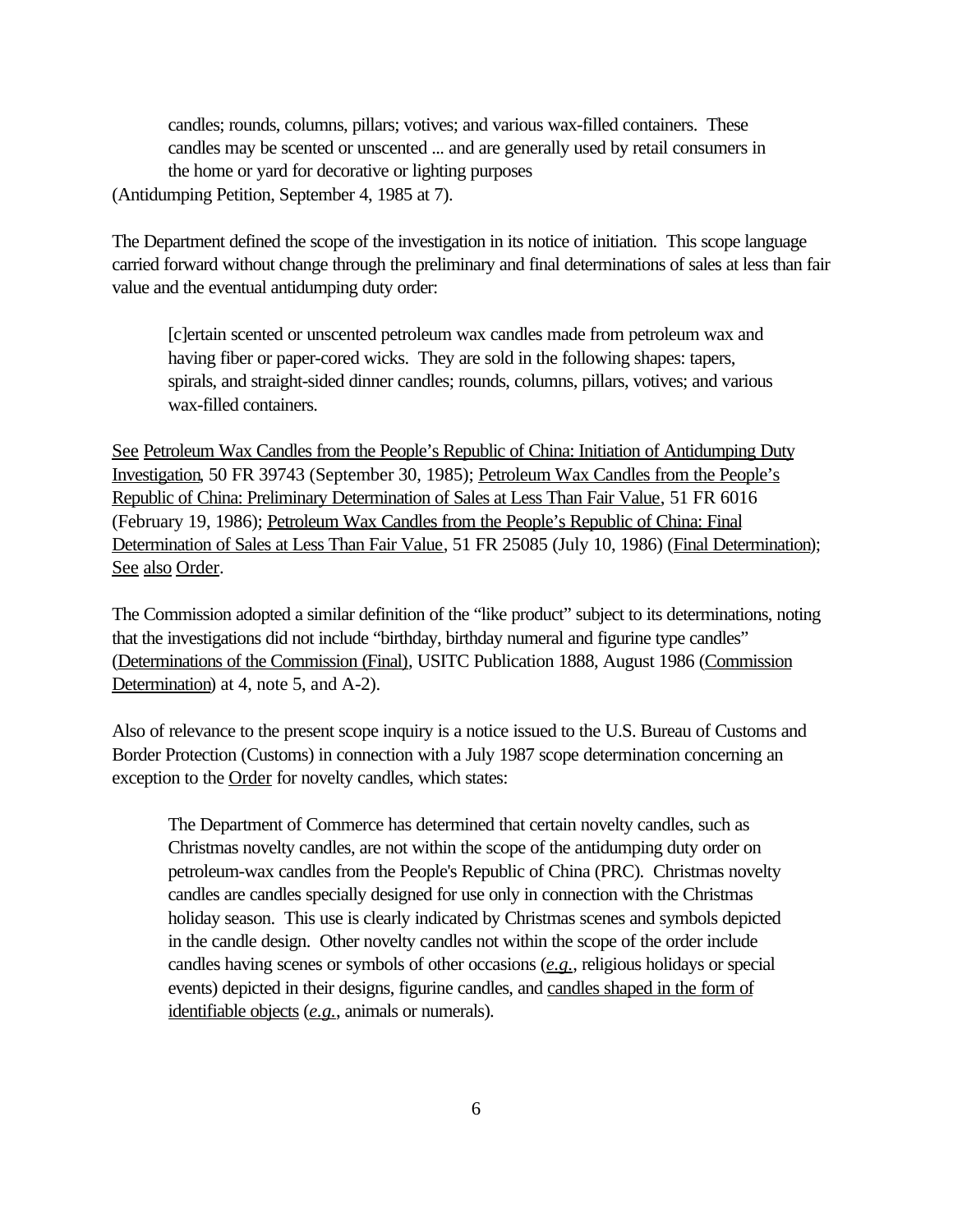Petroleum-Wax Candles from the People's Republic of China - Antidumping - A-570-504; C.I.E. –212/85, September 21, 1987; Letter from the Director, Office of Compliance, to Burditt, Bowles & Radzius, Ltd., July 13, 1987 (Customs Notice) (emphasis added).

With respect to the instant request, we find that for the reasons outlined below, three of the four models of candles are not covered by the scope of the Order. Fleming's candles are numbered in the order they appear in its October 24, 2001 request.

- **1. Product B3922**
- **2. Product B3966**
- **3. Product B3988**

The Department determines that candles #1-3 are not included within the scope of the Order on petroleum wax candles from the PRC. Fleming argues that product B3922, comprised of 100 percent vegetable wax, is used for filling containers and pots. Fleming further argues that product B3966, also composed of 100 percent vegetable wax, is a specially-designed vegetable wax product designed for the manufacture of stand-alone pillar candles. With respect to product B3988, Fleming argues this product is suitable for use in containers or molded candles. As with products B3922 and B3966, Fleming argues that this product is composed of 100 percent vegetable wax. In its submission dated February 20, 2002, Fleming provided the Department with test results obtained from an independent testing facility in the United States, which were conducted in accordance with Customs method 34-07.<sup>3</sup> These test results illustrate that these products are composed of 100 vegetable wax.<sup>4</sup> See Fleming's submission dated

February 20, 2002 at Exhibit 1.

We have reviewed the information on the record, including the description of these products as well as the test certificate included in Fleming's February 20, 2002 submission, and agree with Fleming that, based on the candles' vegetable wax content, these candles should not be considered within the scope of Order. We do not disagree with the NCA's contention that Fleming's candles "do not contain any

<sup>&</sup>lt;sup>3</sup> United States Customs Method 34-07 (Quantitation of Paraffin in Beeswax and Other Waxes by High Temperature Capillary Gas Chromatography) is a process where gas chromatography is used for the separation of a mixture of compounds into separate components, in order to identify and measure the amount of various sample components.

<sup>&</sup>lt;sup>4</sup> The test results submitted by Fleming from an independent testing facility, with respect to products B3922, B3966, and B3988, indicate that the majority component for these candles is not petroleum wax. However, the Department notes that, while the aforementioned test results may assist the Department in making its scope ruling, such results may not be dispositive of the exact composition of candles of this item number when such candles are presented at a future time for entry at one of the several U.S. Customs ports of entry.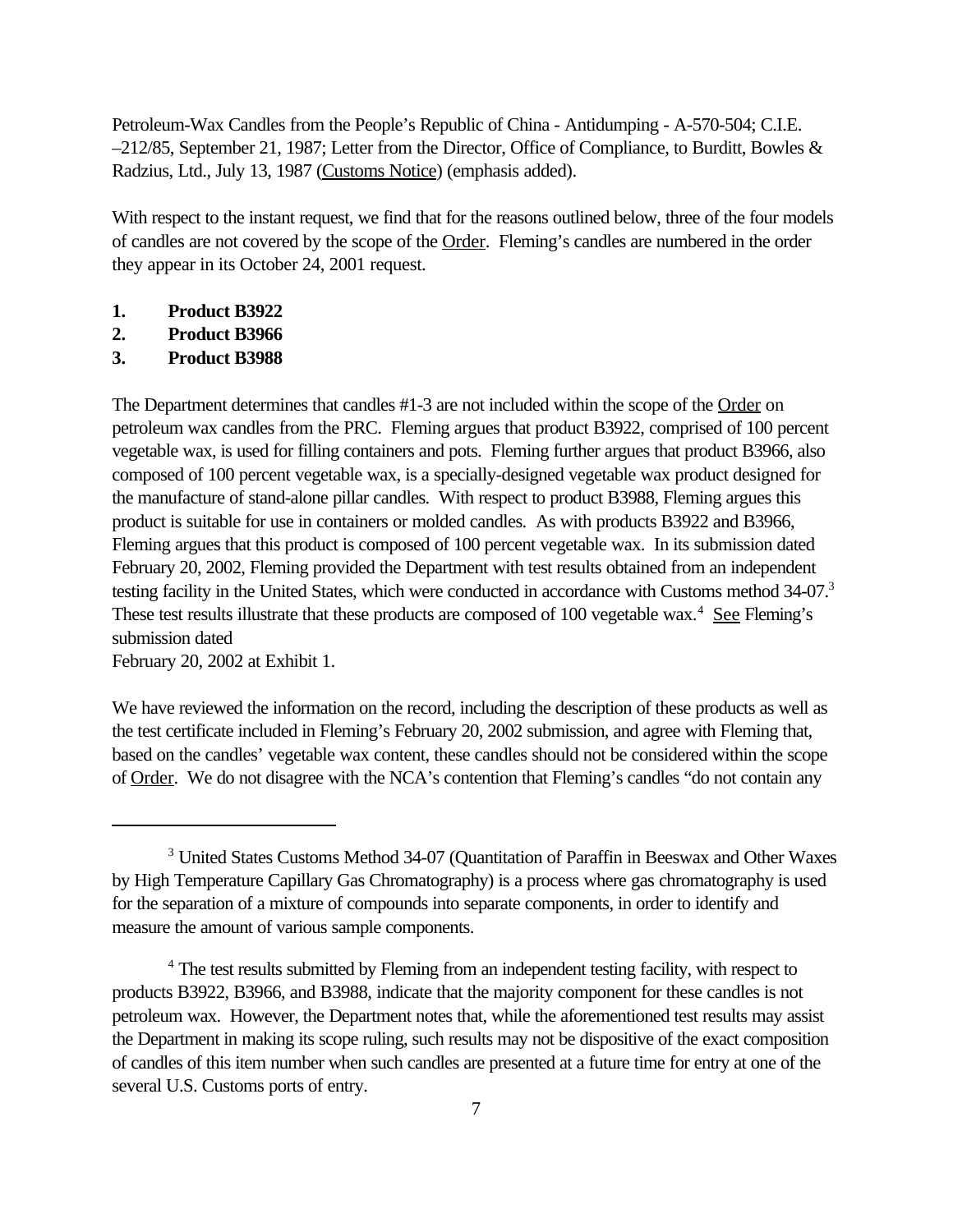designs which would make these candles specifically designed for use only in connection with a holiday, nor are they in the shape of a distinct identifiable object." However, with respect to the instant request, the relevant issue is the composition of Fleming's candles and not whether they are in the shape of identifiable objects. Further, Fleming does not allege that its candles are in the shapes of identifiable objects.

Consistent with our past practice on candles in which petroleum (paraffin) or petroleum-based products were not the majority component, and per the Commission's definition that petroleum wax candles are those composed of over 50 percent petroleum,<sup>5</sup> the Department agrees that these items should be found outside the scope of the Order because they possess no petroleum-based content, according to the test results submitted on February 21, 2002. See e.g., Final Scope Ruling – Antidumping Duty Order on Petroleum Wax Candles From the People's Republic of China (A-570-504); Ocean State Jobbers (December 18, 1998) (Ocean State); JCPenney Corp.; and Candles from the People's Republic of China, USITC Pub. 1888, Aug. 1986, at 4-5. See also Final Scope Ruling – Antidumping Duty Order on Petroleum Wax Candles From the People's Republic of China (A-570-504); Leader Light, Ltd. (December 12, 2002) (Leader Light).

Further, the Commission has defined the domestic like product in this proceeding as "petroleum wax candles.<sup>"6</sup> In the Commission Determination, the Commission determined ". . . . [t]hat the domestic like product shall consist only of petroleum wax candles. The domestic industry, therefore, consists of the producers of petroleum wax candles." See Commission Determination at 9. In the process of examining the domestic product in greater detail, the Commission recognized the existence of specialty candle-making operations, and, more importantly, such operations' potential requirement for more "exotic" or different types of waxes. Specifically, as noted by Russ Berrie, the Commission stated the following regarding the domestic product:

Waxes. – There are two broad categories of wax used for commercial purposes: natural and synthetic. The bulk of candle manufacturing utilizes natural waxes, principally paraffins, microcrystallines, stearic acid, and beeswax. However, specialty candle making operations do have requirements for the more "exotic" types of wax, such as hydrogenated vegetable oil or jojoba.

See Commission Determination at A-3. In addition, the Department recognizes that vegetable and synthetic waxes are not obtained from petroleum sources, nor is there a reasonable argument that the origin of vegetable wax is petroleum-based.

<sup>5</sup> See Commission Determination at 4.

<sup>6</sup> See USITC Pub. No. 3226 at 4-5, wherein the Commission reaffirmed its long-standing definition of domestic like product.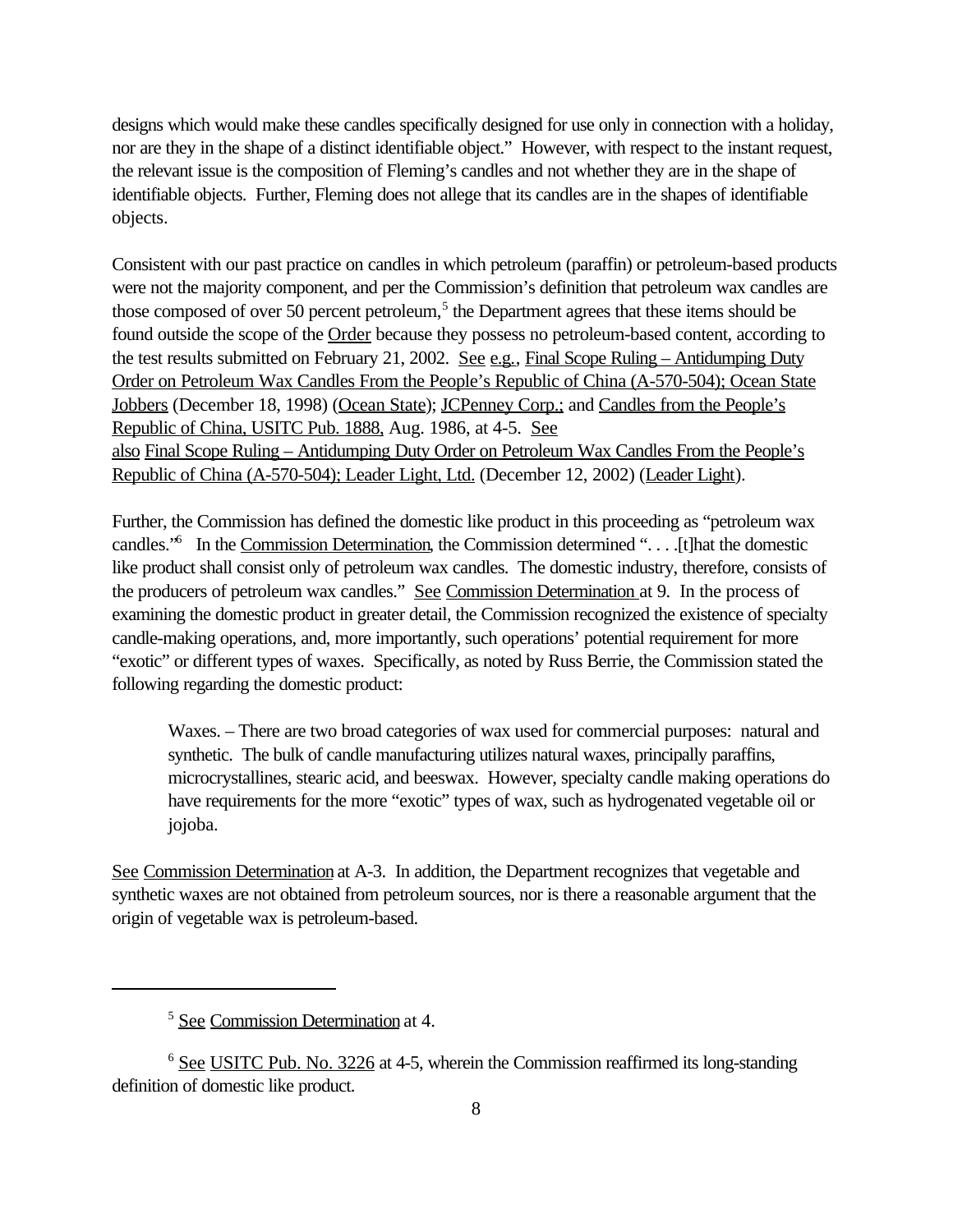Consequently, because candles #1-3 have a majority composition of vegetable wax, we find that candles #1-3 are not included within the scope of the Order. Our analysis will now focus on the last candle, product EP878.

# **4. Product EP878**

Fleming argues that this product is a synthetic wax which is not derived from crude oil or petroleum wax components, and is, therefore, not included within the Order's scope. In its February 21, 2002 submission, Fleming provided the Department with test results obtained from an independent testing facility in the United States, which were conducted in accordance with Customs method 34-07. The test results show that product EP878 is composed of 98 percent paraffin wax, and also demonstrate that the testing laboratory noted that it was "currently unable to differentiate the difference between this wax and a petroleum based paraffin wax."

We agree with the NCA that Fleming is unable to "... establish that its candles are not petroleum based."<sup>8</sup> Further, based on our examination of the information on the record, including the description of this product and the results obtained from an independent testing facility, we do not find sufficient record evidence to support excluding this product from the scope of the Order. Therefore, this product should be included within the Order's scope.

### **Summary**

Fleming's B3922, B3966, and B3988 products fall outside the scope of the Order because they are not petroleum wax candles. Additionally, Fleming's remaining product, EP878, falls within the Order's scope because it is composed of wax that could be petroleum-based. These conclusions are consistent with the scope of the petition, the initial investigation, and the determinations of the Secretary (including prior scope determinations) and the Commission.

## **Recommendation**

<sup>7</sup> See Fleming's February 21, 2002 submission at Exhibit 1.

<sup>8</sup> See the NCA's March 22, 2002 submission at 5.